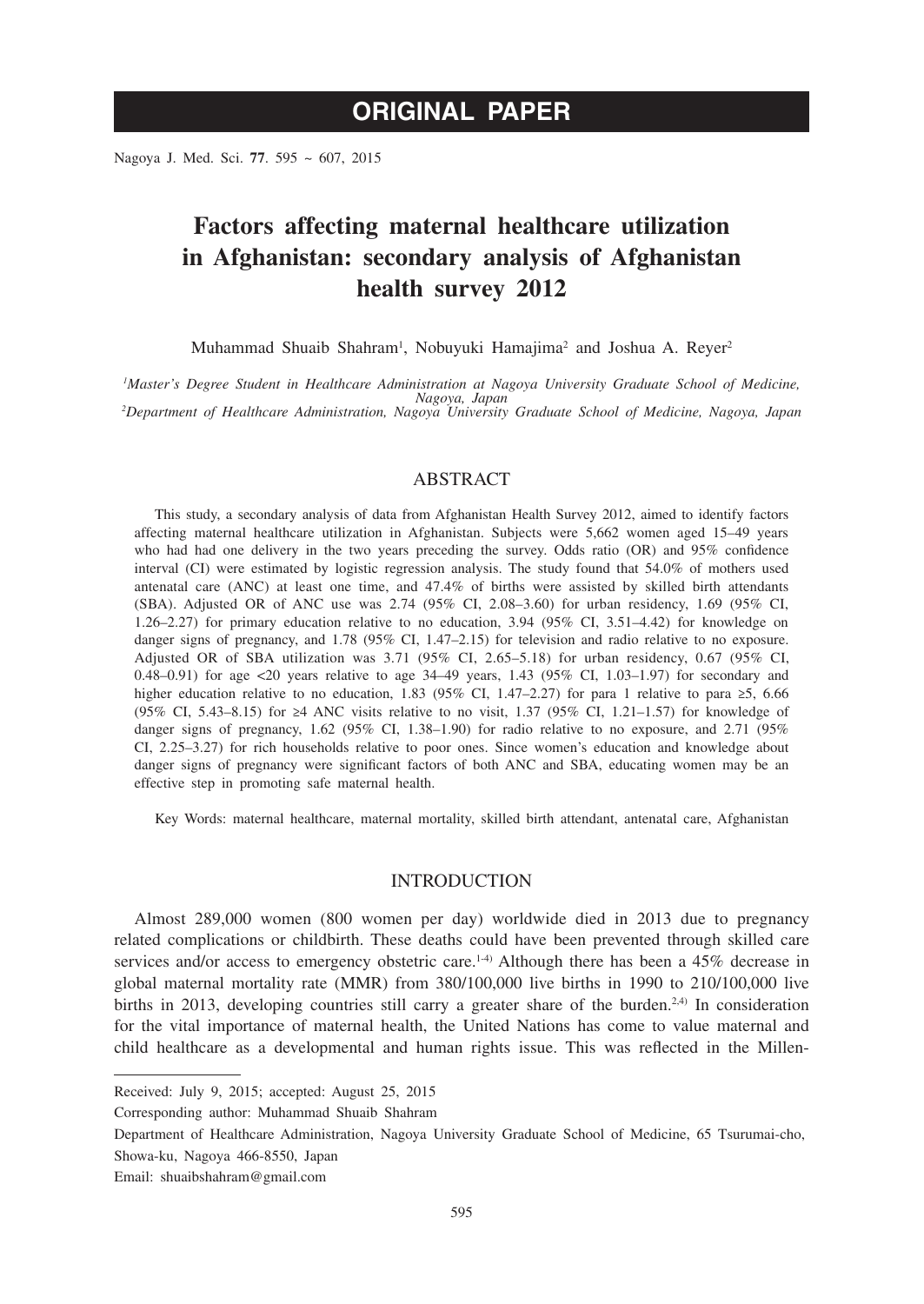nium Development Goals (MDG) to promote safe motherhood and childcare across the globe; emphasizing specifically maternal health with the fifth MDG, which aims to reduce maternal mortality rate to 75% from 1990 to 2015.4) Maternal healthcare services have remained a major challenge to the global public health system, especially in developing countries<sup>5,6)</sup> with huge disparities in access and utilization of the services across and within the countries, and between urban and rural areas. In 2012, of 40 million births delivered without skilled health personnel in developing countries, over 32 million deliveries took place in rural areas; the proportion of skilled birth attendance (SBA) utilization and four or more antenatal care (ANC) visits were 68% and 52%, respectively.4)

Developing countries suffer substantially high maternal death, accounting for 99% of the world's total maternal deaths,<sup>6-8)</sup> with a MMR 14 times higher  $(230/100,000)$  live births) than those of the developed countries  $(16/100,000)$  live births).<sup>2,4)</sup> Evidence suggests maternal mortality causes surviving children to face high risk for poverty, neglect, and mortality. It also affects the survival of children in a greater way than a non-maternal death.<sup>9)</sup> In low income countries, MMR is 450/100,000 live births and life time risk of maternal death is 1 in 52, while this risk in high income countries is 1 in 3,400.2) In 2013, Sub Saharan Africa had the highest death rate of 510/100,000 live births, followed by Southern Asia, Oceania and the Caribbean, each accounting for 190/100,000 live births, followed by Southeastern Asia, which had lower incidence.<sup>4)</sup> MMR varies strikingly among countries; for instance, Sierra Leone has the highest maternal rate with 1,100/100,000 live births while Belarus has a rate of 1/100,000 live births. Nearly one-third of all deaths are concentrated in two of the most highly populated countries: 17% in India and 14% in Nigeria.2)

Afghanistan has one of the worst records of child and maternal health, with 1 in 11 women dying from pregnancy or childbirth because of poor access to healthcare, and 1 in 5 children dying before reaching age five.10) Afghanistan has met MDG 5, which is the reduction of MMR to 50% between 2002 and 2015; however further reduction of 25% from the 2002 baseline is targeted by the year  $2020$ .<sup>11)</sup> WHO estimated that though MMR in Afghanistan has declined from 1,100/100,000 live births in the year 2000 to 400/100,000 live births in 2013, it is still the highest in the region. According to estimates in a 2013 report by WHO, UNICEF, UNFPA and World Bank, not only Afghanistan's MMR but also its life time risk of maternal death (1 in 49) was estimated as the highest in the region. The report stated that maternal mortality per 100,000 live births was 32 in China, 23 in Iran, 170 in Pakistan, 44 in Tajikistan, 36 in Uzbekistan, 61 in Turkmenistan, and 190 in India. The lifetime risk of maternal death in all of the above countries is lower than that of Afghanistan.<sup>2)</sup> The Afghanistan mortality survey suggested that one woman dies every 2 hours in the country from pregnancy related causes; 41% of these deaths occur during pregnancy, 40% occur during delivery and 19% occur in post-partum stage. The main cause of deaths (56%) was hemorrhage, followed by obstructed or prolong labor, preeclampsia/ eclampsia, and sepsis/infection.<sup>12)</sup>

In developing countries, more than two-thirds of births are delivered by SBA, which has grown more slowly in rural areas than urban areas. It was estimated that lack of SBA contributes to the loss of 2 million lives each year worldwide.<sup>4)</sup> In Afghanistan, utilization of SBA at childbirth is an emphasized element of maternal and child healthcare, prioritized in the Basic Package of Health Services.<sup>13)</sup> Designed by Ministry of Public Health (MoPH) and delivered to all Afghan population, Basic Package of Health Services is an essential set of health services comprising maternal and child health, immunization, nutrition, communicable disease, disability, mental health, and supply of essential drugs.<sup>14)</sup> Increasing the proportion of SBA and ANC utilization is a central strategy for improving maternal and child healthcare in Afghanistan, where 10,000 maternal deaths and 40,000 neo-natal deaths could have been prevented in 2000 if 80% of deliveries were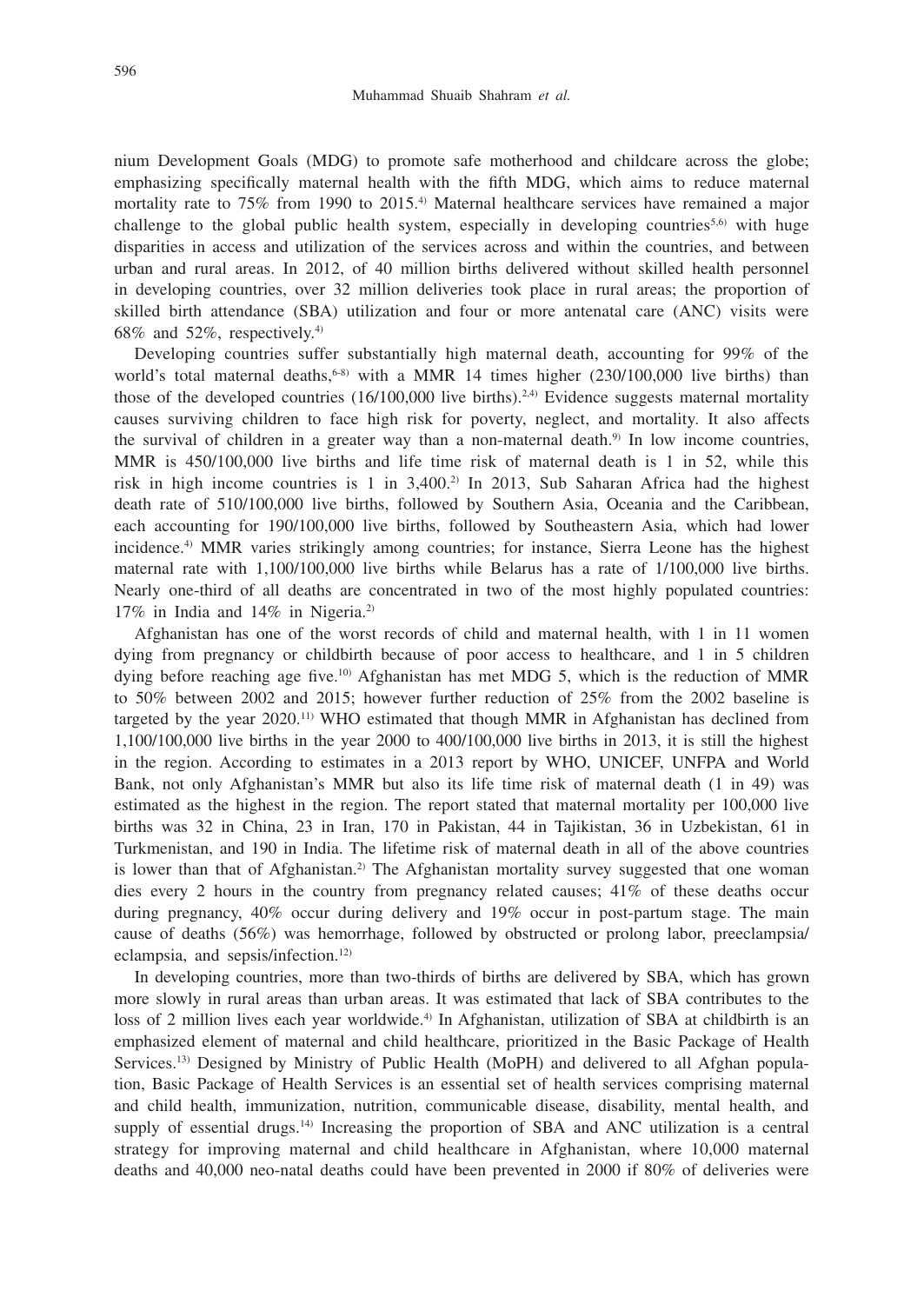assisted by SBA.12) The Afghanistan National Risk and Vulnerability Assessment reported that universal coverage of SBA utilization, coverage of at least one ANC visit and at least 4 ANC visits have remained low; being 39.9%, 51.2%, and 9.9%, respectively.15) Therefore, identification of factors influencing the use of maternal healthcare services will promote safe motherhood and increase national utilization coverage. Increasing access to and utilizing skilled health personnel at antenatal, natal and postnatal services are key interventions proved to be effective in reducing maternal mortality and morbidity. However, many women in developing countries do not obtain the recommended services.16) This is why WHO reports that the majority of pregnancy related deaths and complications are preventable, and thus recommends all healthy women to obtain at least four antenatal visits during pregnancy and to utilize SBA during childbirth.

Few studies have been conducted on factors that affect maternal healthcare utilization in Afghanistan. To present a countrywide and updated reproductive health status of mothers, this study is meant to explore the influencing factors and to bridge the knowledge gap by using secondary data from Afghanistan Health Survey (AHS) 2012 and applying multi-correlate assessment of maternal healthcare utilization among 15–49 years old childbearing Afghan women who had one delivery in the two years preceding the survey. The study is believed to help different health sector related institutions to design or modify their strategies and develop evidence based policies and thus may serve as effective tool for all health-project implementing bodies to promote safe motherhood.

#### MATERIALS AND METHODS

This is a secondary analysis of AHS 2012 data obtained by a joint team composed of Johns Hopkins University (JHU), Indian Institute of Health Management Research (IIHMR) and MoPH of Afghanistan. AHS is a nationally representative household survey covering all 34 provinces of the country, designed and implemented to provide the government of Afghanistan, donors and key stakeholders with information on core indicators for maternal and child healthcare (MCH), health seeking behavior, healthcare utilization, and health related expenditures. The dataset is open to any researchers to find useful information through secondary analysis.

Afghanistan is administratively composed of 34 provinces each of which divides into districts. Districts are divided into villages and sub villages in rural areas and into urban blocks in urban areas, hereinafter referred as enumeration areas. The sampling was based on a pre-census household listing, which was obtained from Central Statistics Organization (CSO) in 2012. It included 45,000 enumeration units in rural and urban areas, while abandoned and destroyed villages were excluded from the sampling frame before sampling.

The data used for the present study were composed of two projects; Monitoring & Evaluation Technical Assistance for Strengthening of Health Activities of the Rural Poor (METASHARP) and Results Based Financing (RBF). Twenty five provinces were under the coverage of METASHARP project and 9 others were covered by RBF project.

In METASHARP provinces, stratified multi-stage cluster sampling method was applied. In the first stage, a list of clusters within each province was developed. In the second stage, clusters were sampled using systematic random sampling in each province. In the third stage, each cluster was sub-divided into segments such that each had a fixed size of 20 households. Finally, one segment was randomly selected and all households within the segment were sampled.

In RBF provinces, a multi-stage probability sampling scheme was applied. In the first stage, health facilities were sampled by using stratified random technique. In the second stage, two villages or clusters were randomly selected from the list of all villages in the catchment area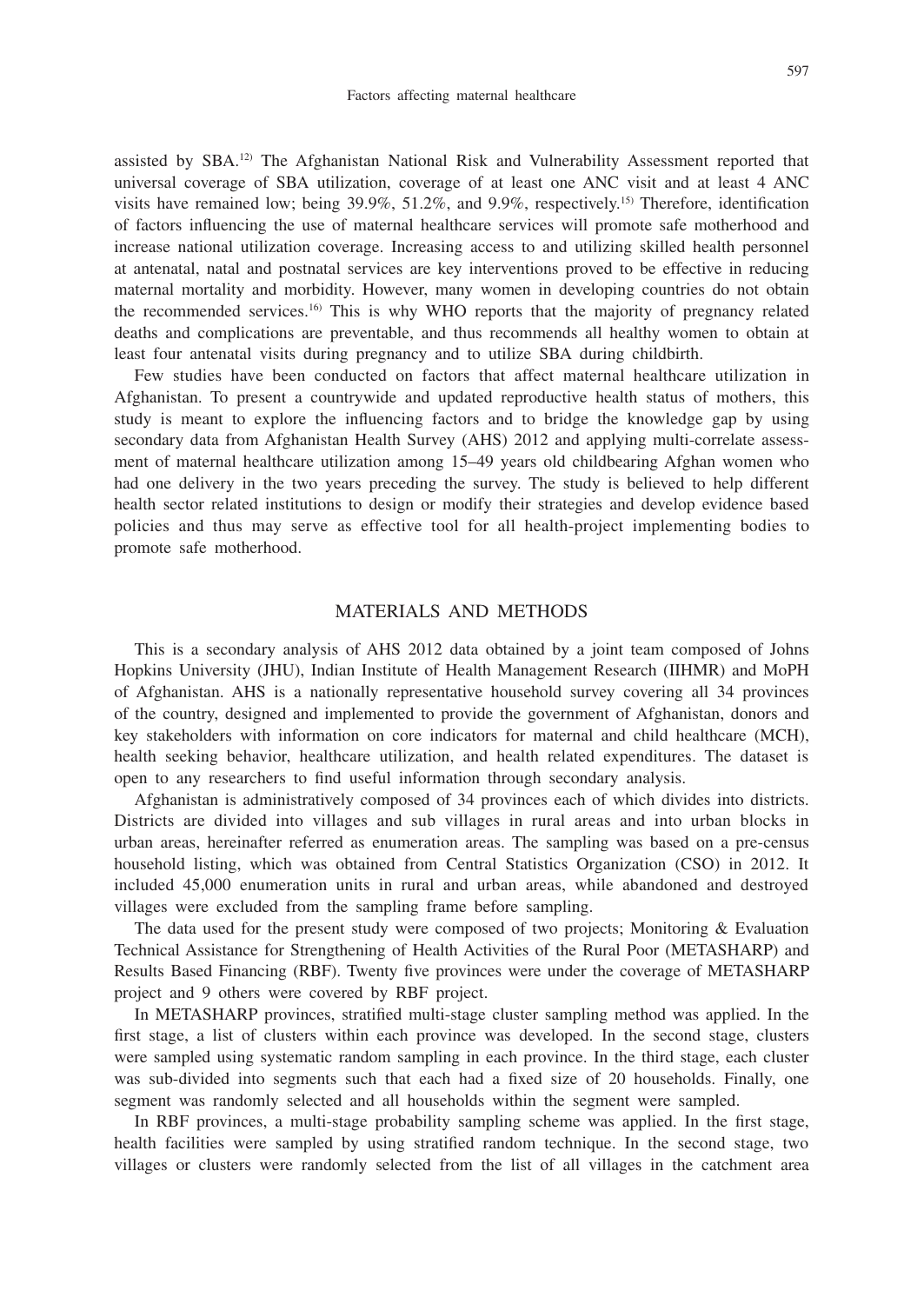of the sampled health facilities. In the third stage, 24 households were sampled in each of the selected villages using simple random sampling.

Based on the sampling approach described above, 563 clusters were sampled but 552 clusters were completed which covered 12,227 households; however, as many as 12,209 households were found to be actual residential homes. Out of 12,209 households, 72 households were non responsive, for 99.4% household response rate. In 12,209 households, 14,780 eligible women were found with 14,551 women participating in the survey and being interviewed, for response rate of 98.5%.

From the study population, only those with a delivery in the last two years preceding the survey were included in the analysis. Two aspects of maternal healthcare utilization were selected as outcomes; use of ANC from skilled health personnel and use of SBA at childbirth. Delivery by SBA was defined as a delivery assisted by at least one of the three medical professionals (doctor, nurse, or midwife), which included both home and facility deliveries. ANC is a pregnancy related healthcare service including physical/lab examination, tetanus toxoid vaccination, and administration of pharmaceutical items like folic acid, as well as explanation of danger signs of pregnancy, birth plan, and referral system to a health facility. Explanatory variables available for analysis were place of residence, age, education, parity, number of ANC visits, knowledge of danger signs of pregnancy, media exposure, and wealth. Some of the explanatory variables were categorized as follows; less than 20 years, 20–34 years, and 35–49 years for age; 1 birth, 2–4 births, and 5 or more births for parity, no ANC visit, 1–3 visits, and 4 and more visits for ANC, no education, primary education, secondary, and higher education for level of education.

Odds ratios (ORs) and 95% confidence interval (CI) were estimated by logistic regression analysis. Statistical Package for Social Science (SPSS) version 22.0 (SPSS Inc. Chicago, IL, USA) was used for the calculation.

## **RESULTS**

The study subjects were 5,662 women who had at least one delivery in the last two years preceding the survey from 14,551 eligible women in the data set. Tables 1 and 2 show characteristics of the subjects according to ANC and SBA utilization. There were 4 missing values for ANC and 15 missing values for SBA utilization, resulting in 5,658 women and 5,647 women for analysis, respectively.

Women utilizing ANC services for their latest pregnancy were 54.0%; 77.4% in urban areas and 52.1% in rural areas. No large differences in the percentage were observed among different age groups and among different number of parity. The percentage was more than 70% among women educated primary or higher, while it was 52.3% among women with no education. Women with knowledge of the danger signs of pregnancy were more likely (69.3%) to attend ANC service than those without (36.2%). Women without media exposure were the majority, but they had the lowest percentage of ANC utilization (48.4%). Rich women tended to have frequent ANC utilization, as shown in Table 1.

Among all subjects, 47.4% had childbirth with SBA. There were similar tendencies in the SBA utilization, as shown in Table 2. However, the difference in the SBA utilization between urban (87.2%) and rural (44.1%) was more marked, while the difference between those with and without knowledge of the danger signs of pregnancy was less marked. The SBA utilization among women with primary education (64.1%) was higher than that among those with no education (45.3%) and lower than those with secondary or higher (71.7%). ANC visits and wealth had a strong influence on SBA utilization.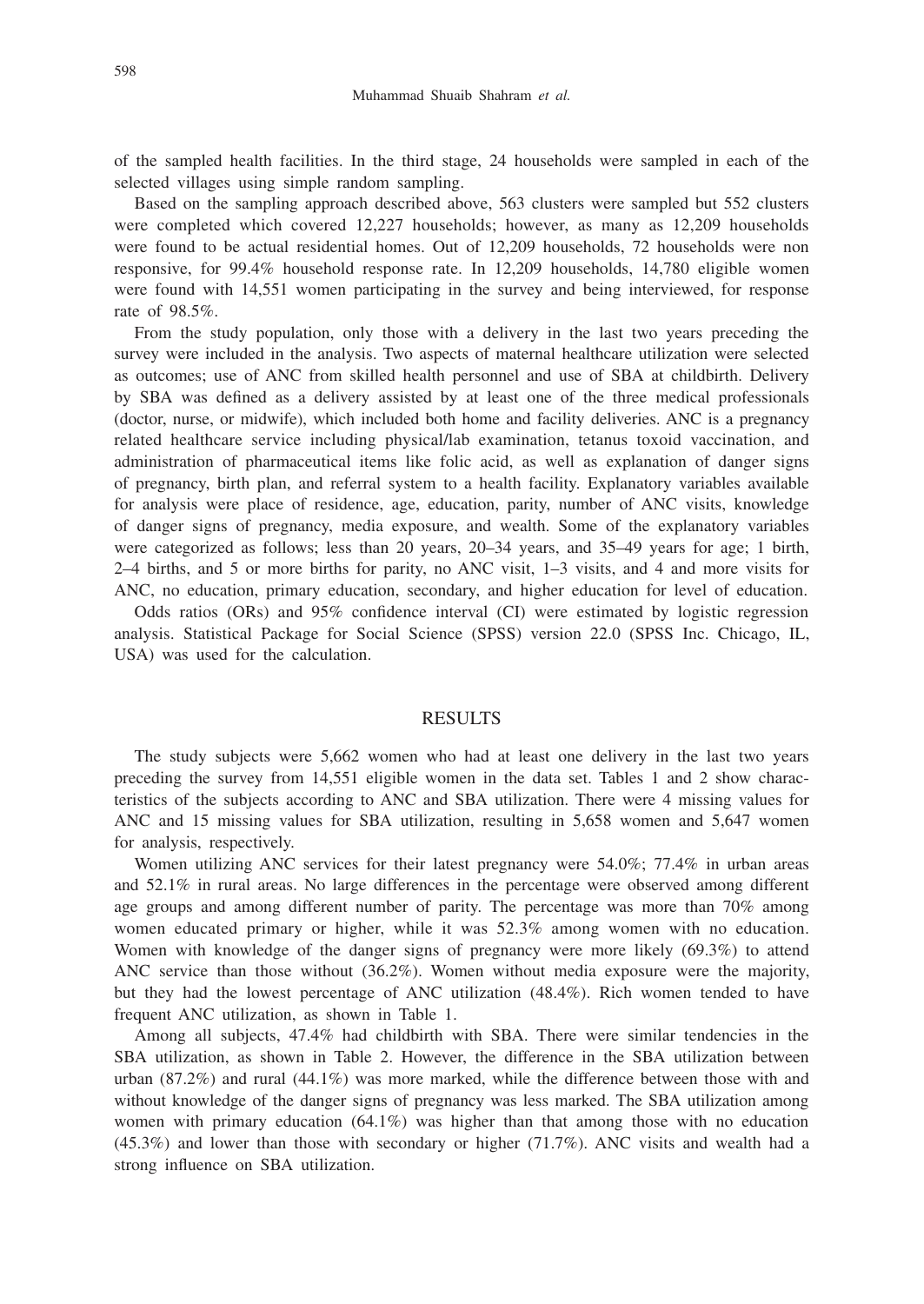|                                        | ANC utilization |                |             |  |  |  |
|----------------------------------------|-----------------|----------------|-------------|--|--|--|
| Characteristics                        | Yes             | N <sub>o</sub> | Total       |  |  |  |
|                                        | Number (%)      | Number $(\%)$  | Number (%)  |  |  |  |
| Residence                              |                 |                |             |  |  |  |
| Urban                                  | 326 (77.4)      | 95 (22.6)      | 421 (100)   |  |  |  |
| Rural                                  | 2,730 (52.1)    | 2,507 (47.9)   | 5,237 (100) |  |  |  |
| Age                                    |                 |                |             |  |  |  |
| < 20                                   | 235 (59.9)      | 157(40.1)      | 392 (100)   |  |  |  |
| $20 - 34$                              | 2,230 (54.2)    | 1,884 (45.8)   | 4,114(100)  |  |  |  |
| $35 - 49$                              | 591 (51.3)      | 561 (48.7)     | 1,152(100)  |  |  |  |
| Education                              |                 |                |             |  |  |  |
| No education                           | 2,665(52.3)     | 2,429 (47.7)   | 5,094 (100) |  |  |  |
| Primary                                | 188 (71.5)      | 75(28.5)       | 263 (100)   |  |  |  |
| Secondary+                             | 190 (71.4)      | 76 (28.6)      | 266 (100)   |  |  |  |
| Parity                                 |                 |                |             |  |  |  |
| $\mathbf{1}$                           | 519 (58.1)      | 374 (41.9)     | 893 (100)   |  |  |  |
| $2 - 4$                                | 1,287(53.1)     | 1,136(46.9)    | 2,423 (100) |  |  |  |
| $\geq 5$                               | 1,250(53.4)     | 1,092(46.6)    | 2,342 (100) |  |  |  |
| Knowledge of danger signs of pregnancy |                 |                |             |  |  |  |
| N <sub>o</sub>                         | 943 (36.2)      | 1,663(63.8)    | 2,606 (100) |  |  |  |
| Yes                                    | 2,108 (69.3)    | 933 (30.7)     | 3,041 (100) |  |  |  |
| Media exposure                         |                 |                |             |  |  |  |
| No exposure                            | 1,483 (48.4)    | 1,579 (51.6)   | 3,062(100)  |  |  |  |
| Radio                                  | 562 (50.2)      | 557 (49.8)     | 1,119 (100) |  |  |  |
| TV                                     | 373 (64.5)      | 205(35.5)      | 578 (100)   |  |  |  |
| TV and radio                           | 628 (71.1)      | 255 (28.9)     | 883 (100)   |  |  |  |
| Wealth                                 |                 |                |             |  |  |  |
| Poor                                   | 1,734(49.5)     | 1,770(50.5)    | 3,504 (100) |  |  |  |
| Middle                                 | 544 (55.7)      | 433 (44.3)     | 977 (100)   |  |  |  |
| Rich                                   | 778 (66.1)      | 399 (33.9)     | 1,177 (100) |  |  |  |
| All subjects                           | 3,056 (54.0)    | 2,602 (46.0)   | 5,658 (100) |  |  |  |

Table 1 Antenatal care (ANC) utilization according to selected characteristics in Afghanistan, 2012 (n=5,658)

Missing data were 35 for education, 11 for knowledge of danger signs of pregnancy and 16 for media exposure.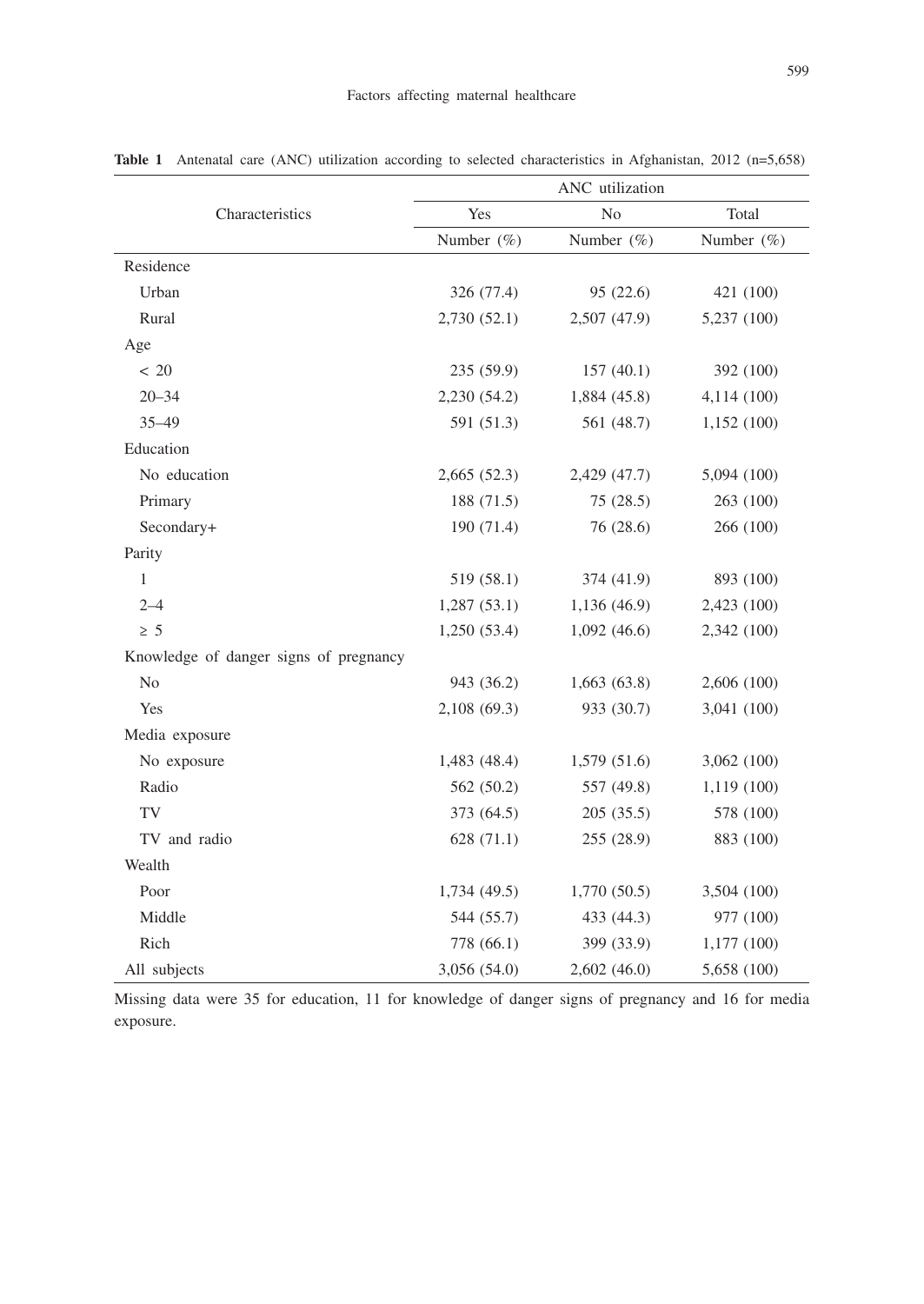|                                        | SBA-assisted delivery |               |               |  |  |  |  |
|----------------------------------------|-----------------------|---------------|---------------|--|--|--|--|
| Characteristics                        | Yes                   | No            | Total         |  |  |  |  |
|                                        | Number $(\%)$         | Number $(\%)$ | Number $(\%)$ |  |  |  |  |
| Residence                              |                       |               |               |  |  |  |  |
| Urban                                  | 367 (87.2)            | 54 (12.8)     | 421 (100)     |  |  |  |  |
| Rural                                  | 2,307 (44.1)          | 2,919 (55.9)  | 5,226 (100)   |  |  |  |  |
| Age                                    |                       |               |               |  |  |  |  |
| < 20                                   | 204 (52.3)            | 186 (47.7)    | 390 (100)     |  |  |  |  |
| $20 - 34$                              | 1,946 (47.4)          | 2,161 (52.6)  | 4,107 (100)   |  |  |  |  |
| $35 - 49$                              | 524 (45.6)            | 626 (54.4)    | 1,150 (100)   |  |  |  |  |
| Education                              |                       |               |               |  |  |  |  |
| No education                           | 2,304 (45.3)          | 2,781 (54.7)  | 5,085 (100)   |  |  |  |  |
| Primary                                | 168(64.1)             | 94 (35.9)     | 262 (100)     |  |  |  |  |
| Secondary+                             | 190 (71.7)            | 75(28.3)      | 265 (100)     |  |  |  |  |
| Parity                                 |                       |               |               |  |  |  |  |
| $\mathbf{1}$                           | 495 (55.7)            | 394 (44.3)    | 889 (100)     |  |  |  |  |
| $2 - 4$                                | 1,157(47.8)           | 1,265(52.2)   | 2,422 (100)   |  |  |  |  |
| $\geq 5$                               | 1,022(43.8)           | 1,314 (56.2)  | 2,336 (100)   |  |  |  |  |
| Knowledge of danger signs of pregnancy |                       |               |               |  |  |  |  |
| No                                     | 954 (36.7)            | 1,647(63.3)   | 2,601 (100)   |  |  |  |  |
| Yes                                    | 1,715(56.5)           | 1,322(43.5)   | 3,037 (100)   |  |  |  |  |
| Number of ANC visits                   |                       |               |               |  |  |  |  |
| No Visit                               | 671 (25.9)            | 1,923(74.1)   | 2,594 (100)   |  |  |  |  |
| 1-3 Visits                             | 1,384(62.8)           | 819 (37.2)    | 2,203(100)    |  |  |  |  |
| $\geq 4$ Visits                        | 558 (74.8)            | 188 (25.2)    | 746 (100)     |  |  |  |  |
| Don't know                             | 61(58.6)              | 43 (41.4)     | 104 (100)     |  |  |  |  |
| Media exposure                         |                       |               |               |  |  |  |  |
| No exposure                            | 1,132(37.0)           | 1,925(63.0)   | 3,057 (100)   |  |  |  |  |
| Radio                                  | 595 (53.3)            | 522 (46.7)    | 1,117(100)    |  |  |  |  |
| TV                                     | 341 (59.3)            | 234 (40.7)    | 575 (100)     |  |  |  |  |
| TV and radio                           | 598 (67.8)            | 284 (32.2)    | 882 (100)     |  |  |  |  |
| Wealth                                 |                       |               |               |  |  |  |  |
| Poor                                   | 1,287(36.8)           | 2,210 (63.2)  | 3,497 (100)   |  |  |  |  |
| Middle                                 | 527 (54.1)            | 448 (45.9)    | 975 (100)     |  |  |  |  |
| Rich                                   | 860 (73.2)            | 315 (26.8)    | 1,175 (100)   |  |  |  |  |
| All subjects                           | 2,677 (47.4)          | 2,970 (52.6)  | 5,647 (100)   |  |  |  |  |

|                             |  |  |  |  | Table 2 Utilization of skilled birth attendant (SBA) at childbirth according to selected characteristics in |  |
|-----------------------------|--|--|--|--|-------------------------------------------------------------------------------------------------------------|--|
| Afghanistan, 2012 (n=5,647) |  |  |  |  |                                                                                                             |  |

Missing data were 35 for education, 9 for knowledge of danger signs of pregnancy and 16 for media exposure.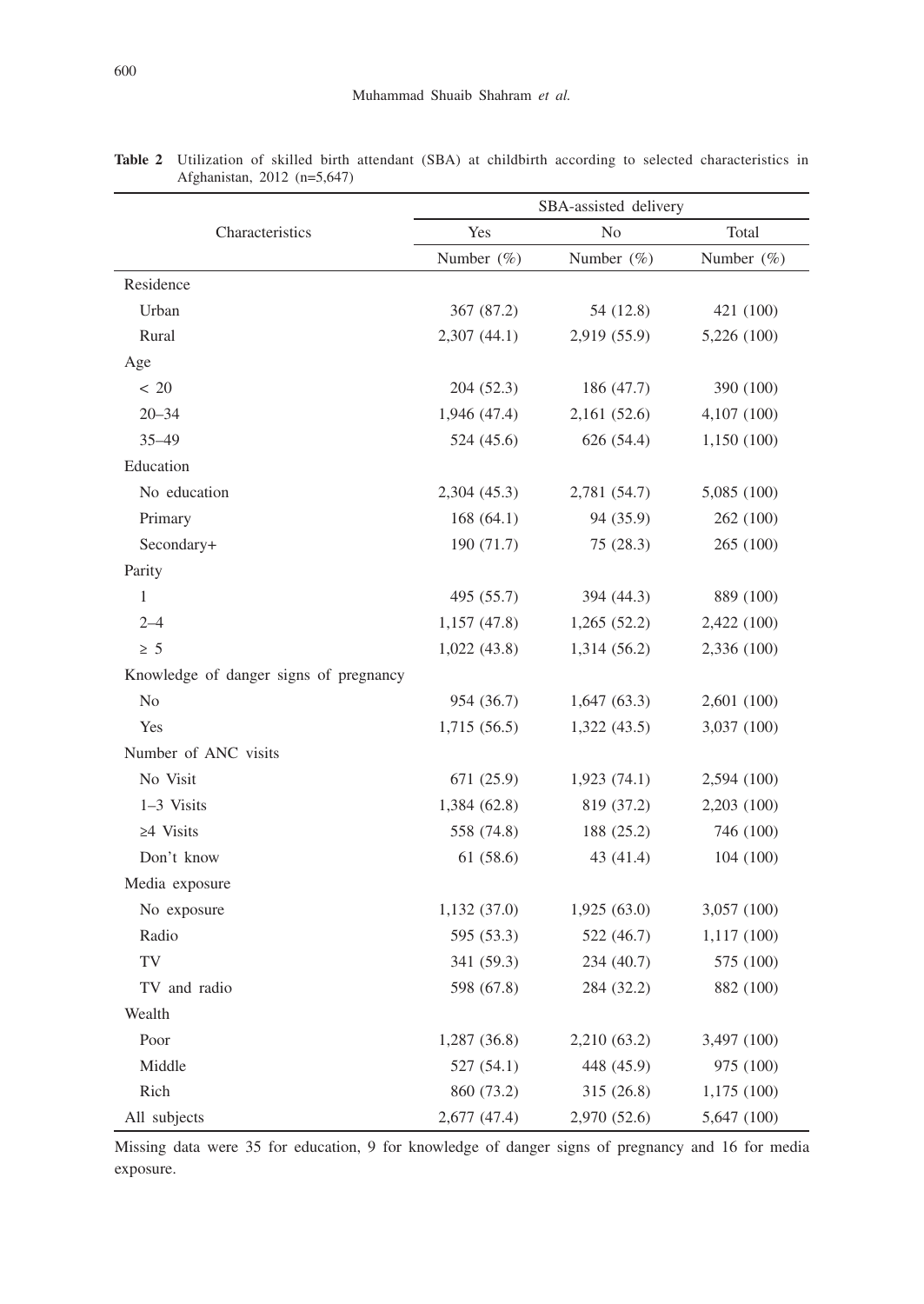To assess associations in terms of OR, logistic regression analysis was applied. In multivariate analysis, ORs of ANC use were adjusted for age, residence, education, parity, danger signs of pregnancy, media exposure, and wealth. SBA utilization was adjusted for the same, as well as for number of ANC visits.

As shown in Table 3, a significant adjusted OR of at least one ANC utilization was observed for urban residency (OR=2.74), education (OR=1.69 for primary education and OR=1.54 for secondary or higher compared to no education), knowledge of danger signs of pregnancy

| Variables                              |              | Unadjusted           |         | Adjusted <sup>a</sup>           |  |  |  |
|----------------------------------------|--------------|----------------------|---------|---------------------------------|--|--|--|
|                                        |              | OR (95% CI)          | P value | OR (95% CI)<br>P value          |  |  |  |
| Residence                              |              |                      |         |                                 |  |  |  |
| Rural                                  | 1            | (Reference)          |         | (Reference)<br>1                |  |  |  |
| Urban                                  |              | $3.15(2.49-3.99)$    | < 0.001 | $2.74(2.08-3.60)$<br>< 0.001    |  |  |  |
| Age                                    |              |                      |         |                                 |  |  |  |
| $< 20$ years                           |              | $1.42(1.13-1.79)$    | 0.003   | $1.18(0.88 - 1.60)$<br>0.268    |  |  |  |
| $20 - 34$ years                        |              | $1.12(0.99-1.28)$    | 0.081   | $1.13(0.96-1.33)$<br>0.148      |  |  |  |
| $35-49$ years                          | $\mathbf{1}$ | (Reference)          |         | (Reference)<br>$\mathbf{1}$     |  |  |  |
| Education                              |              |                      |         |                                 |  |  |  |
| No education                           | 1            | (Reference)          |         | (Reference)<br>1                |  |  |  |
| Primary                                |              | $2.29(1.74 - 3.00)$  | < 0.001 | $1.69$ $(1.26-2.27)$<br>< 0.001 |  |  |  |
| Secondary+                             |              | 2.28 (1.74-2.99)     | < 0.001 | $1.54(1.14-2.08)$<br>0.005      |  |  |  |
| Parity                                 |              |                      |         |                                 |  |  |  |
| 1                                      |              | $1.21(1.04-1.42)$    | 0.015   | 0.306<br>$1.11(0.91-1.36)$      |  |  |  |
| $2 - 4$                                |              | $0.99(0.88 - 1.11)$  | 0.859   | $0.93$ $(0.80-1.07)$<br>0.292   |  |  |  |
| 5 or more                              | 1            | (Reference)          |         | (Reference)<br>1                |  |  |  |
| Knowledge of danger signs of pregnancy |              |                      |         |                                 |  |  |  |
| N <sub>o</sub>                         | $\mathbf{1}$ | (Reference)          |         | $\mathbf{1}$<br>(Reference)     |  |  |  |
| Yes                                    |              | 3.99 (3.57-4.46)     | < 0.001 | $3.94(3.51 - 4.42)$<br>< 0.001  |  |  |  |
| Media exposure                         |              |                      |         |                                 |  |  |  |
| No exposure                            | $\mathbf{1}$ | (Reference)          |         | (Reference)<br>1                |  |  |  |
| Radio                                  |              | $1.07(0.94 - 1.23)$  | 0.305   | $0.89$ $(0.76-1.03)$<br>0.111   |  |  |  |
| TV                                     |              | $1.94(1.61-2.33)$    | < 0.001 | $1.34(1.08-1.66)$<br>0.007      |  |  |  |
| TV and radio                           |              | $2.62$ $(2.23-3.08)$ | < 0.001 | $1.78$ $(1.47-2.15)$<br>< 0.001 |  |  |  |
| Wealth                                 |              |                      |         |                                 |  |  |  |
| Poor                                   | $\mathbf{1}$ | (Reference)          |         | (Reference)<br>$\mathbf{1}$     |  |  |  |
| Middle                                 |              | $1.28(1.11-1.48)$    | 0.001   | $1.13(0.96-1.32)$<br>0.152      |  |  |  |
| Rich                                   |              | $1.99(1.73-2.28)$    | < 0.001 | $1.08(0.91-1.29)$<br>0.384      |  |  |  |

**Table 3** Odds ratio (OR) and 95% confidence interval (CI) of antenatal care utilization in Afghanistan 2012  $(n=5,658)$ 

a Adjusted for age, residence, education, parity, knowledge of danger signs of pregnancy, media exposure and wealth.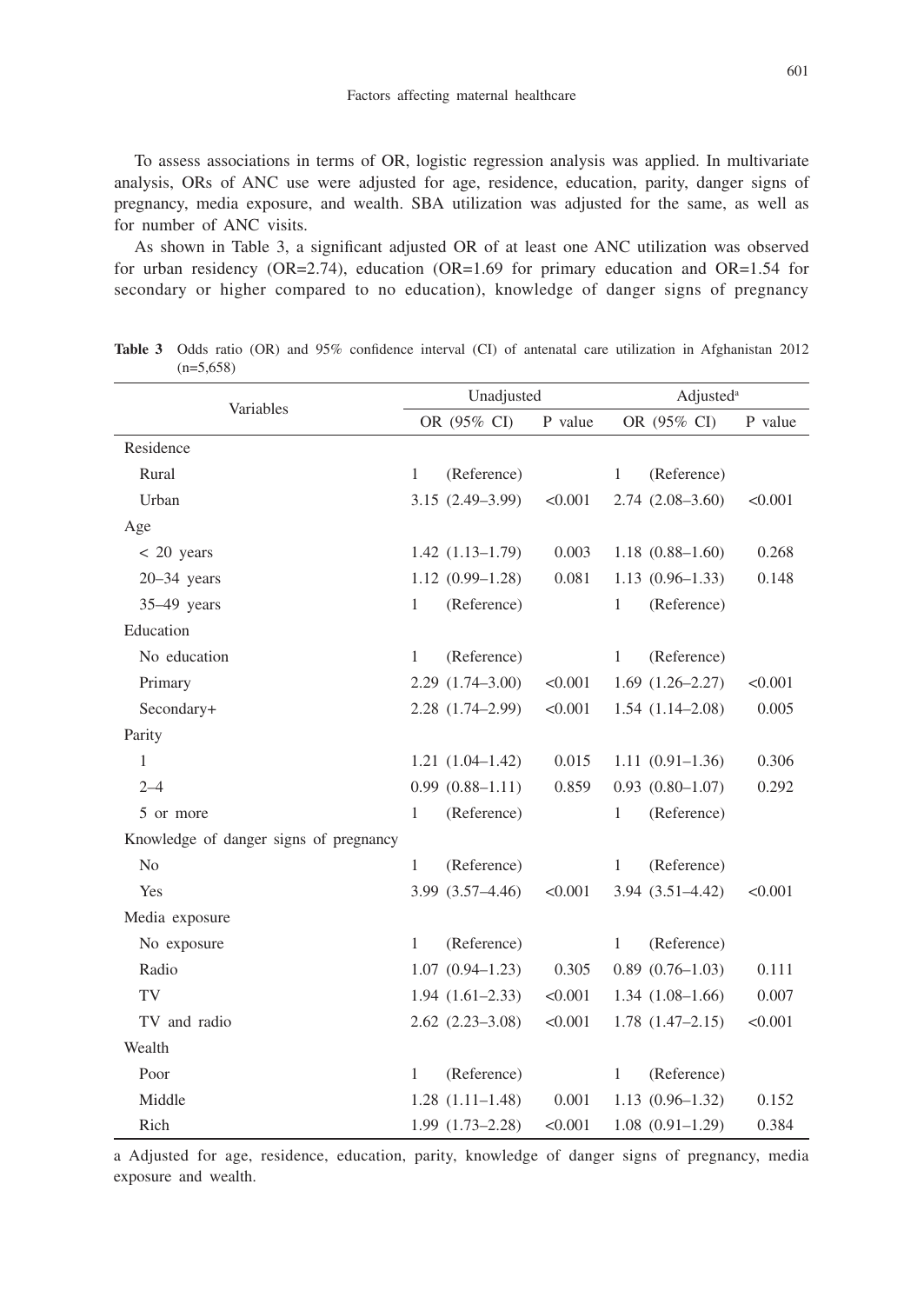(OR=3.94), and having access to TV (OR=1.34), and having access to both TV and Radio (OR=1.78). Wealth showed a significant unadjusted OR, but did not show a significant adjusted OR. The adjusted association of residency was stronger for SBA utilization  $(OR=3.71)$  than for ANC (OR=2.74). Age, parity, knowledge on danger signs of pregnancy, media exposure, and wealth, were significantly associated with SBA utilization after the adjustment (Table 4). Education was also significant for SBA, as similar for ANC. Number of ANC visit was the strongest factor among those examined in this study.

## DISCUSSION

This paper identified factors that affected use of maternal healthcare services in Afghanistan among women aged 15–49 years, describing the estimated proportion of women using ANC during pregnancy and SBA at childbirth. The study revealed that 54.0% had at least one ANC visit with a skilled health provider during their latest pregnancy, and 47.4% of women giving birth in two years preceding the survey utilized SBA at childbirth.

Place of residency, education, danger signs of pregnancy, media exposure, and wealth were found to be significant factors associated with utilization of both ANC services and SBA assisted deliveries. The OR of attending an ANC visit was 2.7 and that of SBA utilization was 3.7 for women in urban areas compared to those of women residing in rural areas even after the adjustment. Our study was consistent with the results of studies conducted in developing countries like Namibia<sup>8)</sup> and Ethiopia.<sup>17-19</sup>) The difference in service coverage between urban and rural areas might be due to factors other than those adjusted in this study, such as better transportation system and higher employment opportunities in the urban areas, which enable the residents to access healthcare services to a greater extent than the rural ones. Labor force participation rate has been low for women in Afghanistan; the World Bank estimation was 16% for Afghan women aged 15 years and above in  $2013.^{20}$  A possible explanation for this low rate could be cultural barriers, as well as due to high burdens related to household chores and child care.

The level of women's education influenced utilization of maternal healthcare services. Mothers who had primary education were 1.7 times more likely and mothers with secondary and higher education were 1.5 times more likely to utilize ANC compared to their peers with no education. A literature review on determinants of delivery use conducted by Gabrysch *et al.* reported a similar finding,<sup>21)</sup> and so did other studies in other developing countries.<sup>8,18,22)</sup> The OR of utilizing SBA for educated mothers was 1.4 over those with no education, which was consistent with the other studies.15,23-25) The higher maternal healthcare coverage among educated women may be due to their good level of awareness about types and availability of health services, their ability to read written information, and their use of these abilities to access health services.<sup>24)</sup> A study conducted in Southwest Ethiopia highlighted that educated mothers are well familiar with the benefits of preventive health; they have greater decision making power. These mothers have stronger confidence in dealing with healthcare providers and travel more outside of their homes.<sup>26)</sup>

Knowledge of the danger signs of pregnancy demonstrated significant association with utilization of maternal healthcare services. In this survey, the danger signs were explained as fever, bleeding, swelling of body/hands/face, and headache. Mothers with knowledge of the danger signs were nearly 4 times  $(OR=3.94)$  more likely to attend ANC visits and 1.4 times more likely (OR=1.37) to utilize SBA at child birth compared to those without the knowledge. This finding is supported by studies conducted in Nepal and Nigeria.<sup>22,27</sup> Knowledge of the danger signs may make mothers more cautious about their health, as well as motivate and prepare them for timely and appropriate decision making. Similarly, other studies conducted in Ethiopia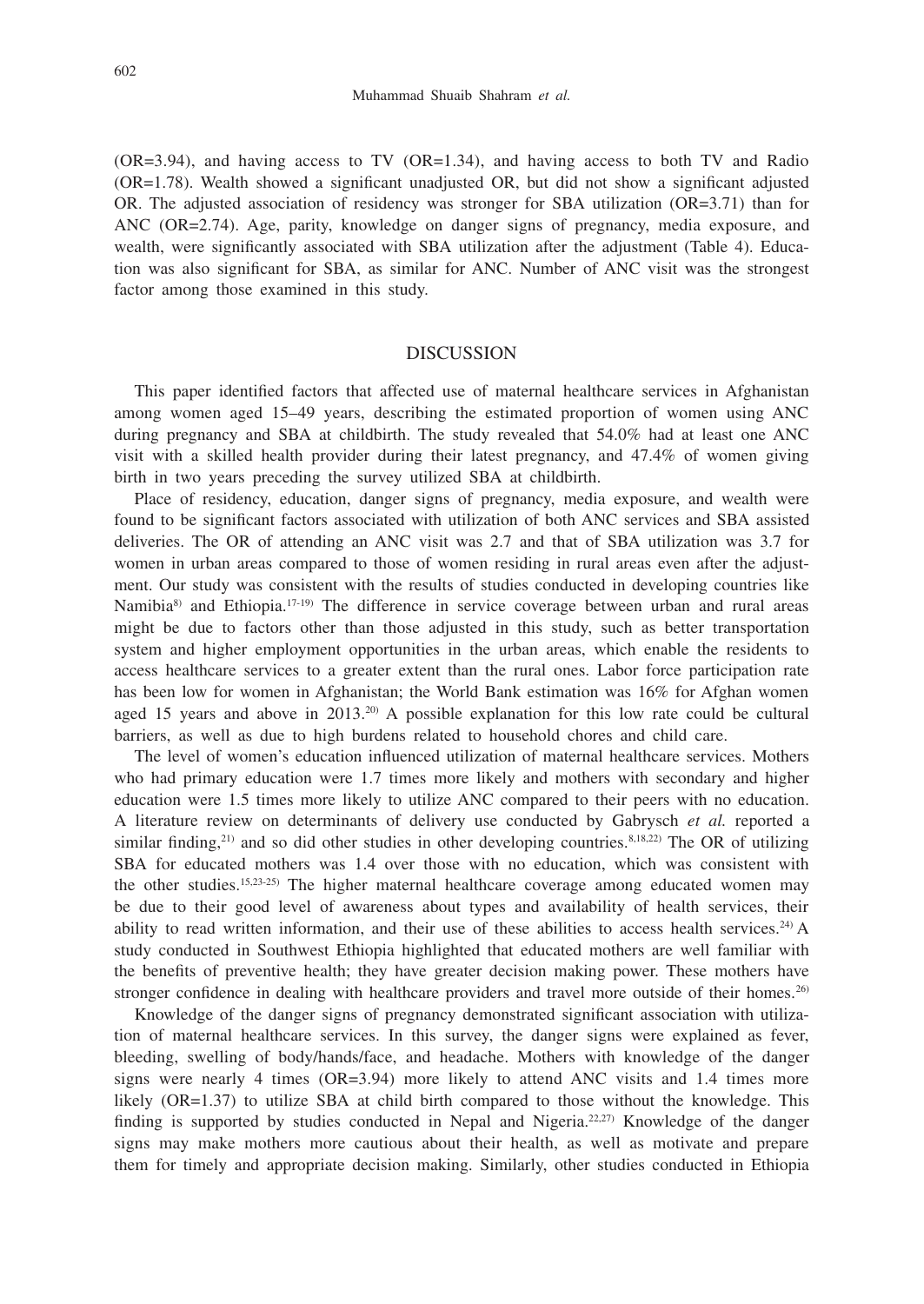| Variables                              |              | Unadjusted           |         | Adjusted <sup>a</sup> |                        |         |  |
|----------------------------------------|--------------|----------------------|---------|-----------------------|------------------------|---------|--|
|                                        |              | OR (95% CI)          | P value |                       | OR (95% CI)            | P value |  |
| Residence                              |              |                      |         |                       |                        |         |  |
| Rural                                  | $\mathbf{1}$ | (Reference)          |         | $\mathbf{1}$          | (Reference)            |         |  |
| Urban                                  |              | $8.60(6.43 - 11.5)$  | < 0.001 |                       | $3.71(2.65 - 5.18)$    | < 0.001 |  |
| Age                                    |              |                      |         |                       |                        |         |  |
| $< 20$ years                           |              | $1.31(1.04-1.65)$    | 0.021   |                       | $0.67$ $(0.48-0.91)$   | 0.012   |  |
| $20-34$ years                          |              | $1.08(0.94 - 1.23)$  | 0.275   |                       | $0.79$ $(0.66-0.95)$   | 0.009   |  |
| $35-49$ years                          | 1            | (Reference)          |         | 1                     | (Reference)            |         |  |
| Education Level                        |              |                      |         |                       |                        |         |  |
| No education                           | $\mathbf{1}$ | (Reference)          |         | $\mathbf{1}$          | (Reference)            |         |  |
| Primary                                |              | $2.16(1.67-2.79)$    | < 0.001 |                       | $1.38(1.03-1.86)$      | 0.032   |  |
| Secondary+                             |              | $3.06$ $(2.33-4.02)$ | < 0.001 |                       | $1.43(1.03-1.97)$      | 0.031   |  |
| Parity                                 |              |                      |         |                       |                        |         |  |
| $\mathbf{1}$                           |              | $1.62$ $(1.38-1.89)$ | < 0.001 |                       | $1.83(1.47-2.27)$      | < 0.001 |  |
| $2 - 4$                                |              | $1.18(1.05-1.32)$    | 0.005   |                       | $1.29(1.11-1.50)$      | 0.001   |  |
| 5 or more                              | 1            | (Reference)          |         | 1                     | (Reference)            |         |  |
| Number of ANC <sup>b</sup> visits      |              |                      |         |                       |                        |         |  |
| No visit                               | $\mathbf{1}$ | (Reference)          |         | $\mathbf{1}$          | (Reference)            |         |  |
| $1-3$ visits                           |              | 4.84 (4.28-5.48)     | < 0.001 |                       | $4.26$ $(3.71-4.88)$   | < 0.001 |  |
| 4 or more visits                       |              | 8.51 (7.05-10.3)     | < 0.001 |                       | $6.66$ $(5.43 - 8.15)$ | < 0.001 |  |
| Knowledge of danger signs of pregnancy |              |                      |         |                       |                        |         |  |
| No                                     | $\mathbf{1}$ | (Reference)          |         | 1                     | (Reference)            |         |  |
| Yes                                    |              | $2.24(2.01-2.49)$    | < 0.001 |                       | $1.37(1.21-1.57)$      | < 0.001 |  |
| Media exposure                         |              |                      |         |                       |                        |         |  |
| No exposure                            | 1            | (Reference)          |         | 1                     | (Reference)            |         |  |
| Radio                                  |              | $1.94(1.69-2.23)$    | < 0.001 |                       | $1.62$ $(1.38-1.90)$   | < 0.001 |  |
| TV                                     |              | $2.48$ $(2.07-2.97)$ | < 0.001 |                       | $1.08(0.86-1.36)$      | 0.494   |  |
| TV and radio                           |              | $3.58$ $(3.05-4.20)$ | < 0.001 |                       | $1.41(1.16-1.72)$      | 0.001   |  |
| Wealth                                 |              |                      |         |                       |                        |         |  |
| Poor                                   | $\mathbf{1}$ | (Reference)          |         | $\mathbf{1}$          | (Reference)            |         |  |
| Middle                                 |              | $2.02(1.75-2.33)$    | < 0.001 |                       | $1.73(1.46-2.04)$      | < 0.001 |  |
| Rich                                   |              | $4.69$ $(4.05-5.43)$ | < 0.001 |                       | $2.71(2.25 - 3.27)$    | < 0.001 |  |

**Table 4** Odds ratio (OR) and 95% confidence interval (CI) of delivery by skilled birth attendants in Afghanistan, 2012 (n=5,647)

a Adjusted for age, residence, education, parity, number of ANC visits, knowledge of danger signs of pregnancy, media exposure and wealth.

b Antenatal care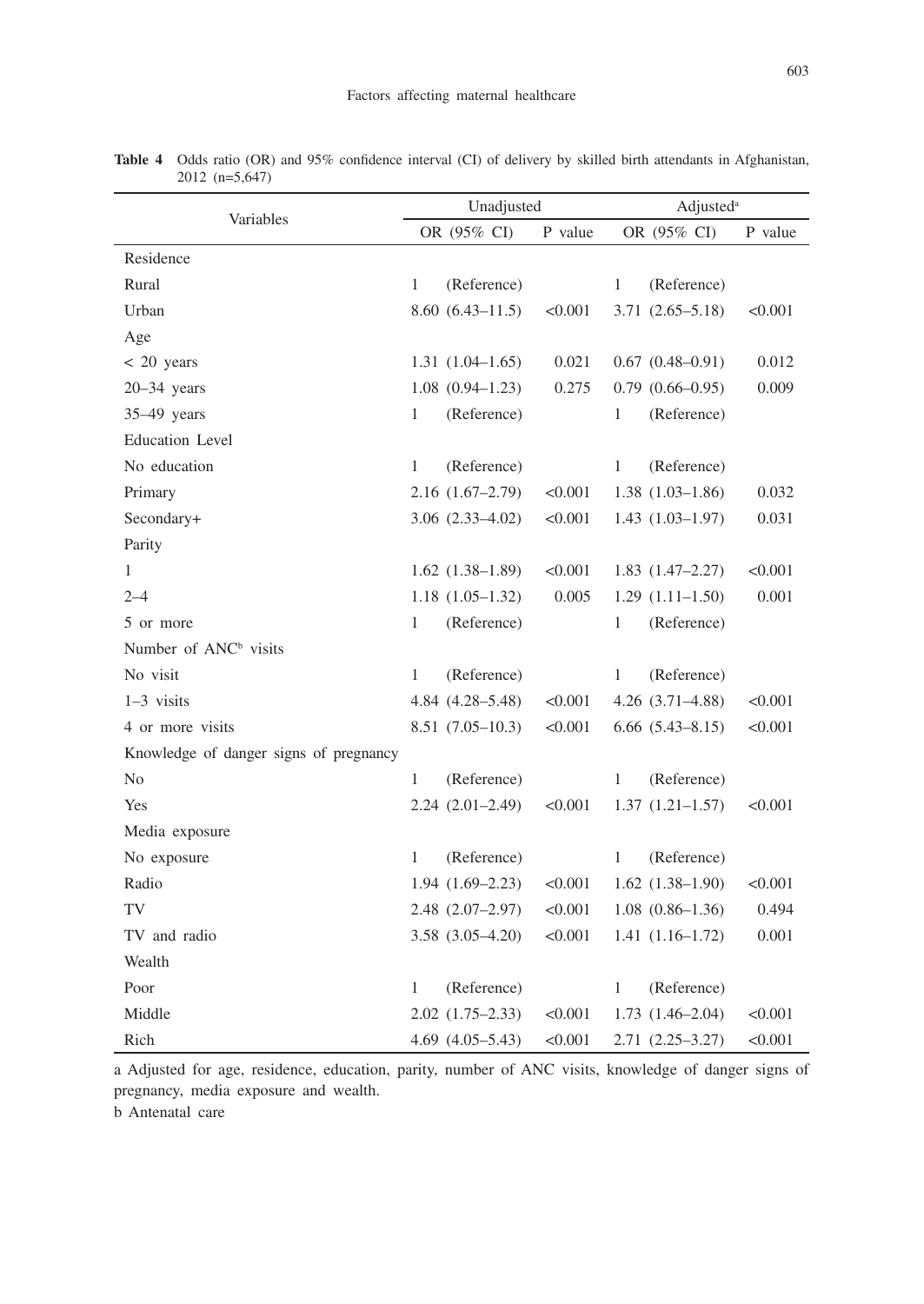suggested that mothers who knew the signs and considered pregnancy as a risky period had higher likelihood of ANC utilization than those who perceived pregnancy as a risk free period.<sup>7,26)</sup> A study conducted in Uganda concluded that knowledge of the danger signs of pregnancy was significantly associated with knowledge of birth preparedness, making mothers four times more likely to be knowledgeable about birth preparedness and complication readiness than their peers who did not have the knowledge.<sup>28)</sup>

The MoPH of Afghanistan, as part of its health promotion activities, provides health education through public/private mass media on different health aspects, such as maternal and child care, and particularly on the importance of seeking institutionalized care from health facilities at prenatal, natal and postnatal phases like birth spacing. This has contributed to raising public health awareness and added to the services utilization coverage. Exposure to media significantly influenced utilization of maternal healthcare services. Women who had access to only TV and those with access to both TV and radio attended more ANC visits (OR=1.34 and OR=1.78, respectively) than those who were not exposed. Access to radio did not show significant effect to increase the likelihood of attending ANC visits before and after adjustment of variables. This might be due to a lower frequency of health education broadcasted via radio about the importance of ANC attendance. A study by Shivam *et al.* in Tanzania reported same effect of radio on ANC utilization.29) However, we expected a significant association of radio listening with ANC use. Women having access only to radio and those with access to both TV and radio were 1.6 times and 1.4 times more likely to utilize SBA, respectively, than those who were unexposed. Exposure to TV was a significant factor in unadjusted analysis (P<0.001, OR=2.48), however its effect was absent after controlling with other variables. A small proportion of women watching TV (575 respondents, 10.2%) might have been the reason that TV did not show significant effect. A study in Ethiopia found a similar result suggesting no association between watching TV and use of delivery, although it was significant with use of ANC.<sup>17)</sup>

Wealth was a strong and significant factor with a positive association on utilization of SBA. The method developed by Filmer and Pritchett was used for asset based measure of wealth status of the households in this survey.<sup>30)</sup> The assets were refrigerator, stoves/gas cooker, sewing machine, iron, radio, TV, DVD player/VCR, satellite phone, cell phone, bicycle, motorcycle, car, tractor and thresher. The wealthier the households were the higher chance SBA was utilized at childbirth. Women from the rich households were 2.7 times more likely to use SBA than those who were in poor ones. This result was consistent with studies conducted elsewhere.<sup>17,31)</sup> Though maternal healthcare is one of the elements of Basic Package of Health Services and being delivered free of charge in governmental health facilities, patients are required to pay for other expenses like transportation. In case of seeking health services in private facilities and home services, they are required to cover the expenditure out-of-pocket, which not all the clients can afford and thus they tend to choose unsafe deliveries which are not attended by SBA. Wealth was a significant determinant of ANC utilization in unadjusted analysis (OR=1.99), but not in adjusted analysis.

Age and parity did not affect the use of ANC significantly. The result for age contradicts those of some studies conducted in India, Nigeria and Ethiopia, $7,24,29$ ) but conforms with the findings of other studies conducted in Ethiopia<sup>17)</sup> and Republic of Congo.<sup>32)</sup> A study in Ethiopia reported a consistent finding,<sup>7)</sup> while other studies did not.<sup>15,17)</sup> For SBA utilization, age, parity, and number of ANC visits were statistically significant. Mothers with five or more children were less likely to utilize SBA compared to their counterparts with one child. This finding was consistent with those of other studies conducted elsewhere.<sup>17,26,33)</sup>

Frequency of ANC visits was found to be the strongest and significant predictor positively associated with utilization of SBA at childbirth. The study found that more ANC visits resulted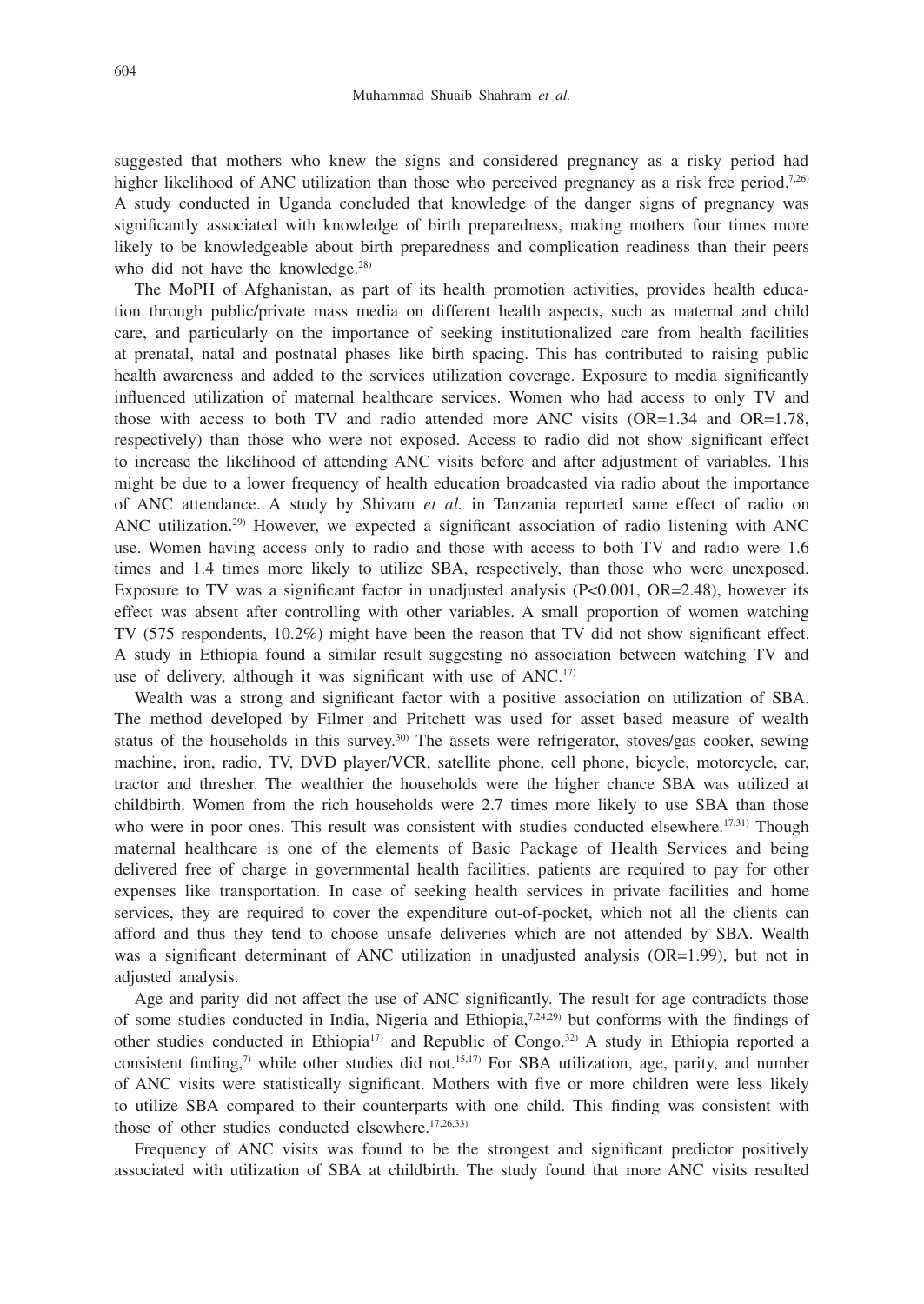in more utilization of SBA. Further, those who completed four or more visits were 6.7 more likely to utilize SBA than those who did not attend any visits. This effect of ANC visits may be due to the fact that the visits are effective opportunities for health education, birth preparedness measures and for referral to a health facility. During the visits, expecting mothers are motivated and encouraged to seek health from skilled health provider at childbirth. A study conducted in Ethiopia reported a similar result, suggesting that ANC is an important entry point for subsequent use of delivery and prenatal care (PNC).<sup>17)</sup> Similarly, another study conducted in India reported

women's access to medical care for future health needs including post-natal care.<sup>34)</sup> Using a nationally representative survey as the source of data was the strength of this study which covered 12,209 households across the country. In addition, factors which influenced utilization of maternal health care services were identified using logistic regression analysis. However, there were some limitations that could not be avoided. All data collected for the study were based on self-reported information and were not verified by triangulating with other sources. Respondents were asked about events that occurred in the two years preceding the survey, which might have led to recall bias. This study was a cross-sectional study and we could only identify associations among outcome and explanatory variables, without drawing conclusion about the causality of the outcomes.

that ANC is an important step in bringing women into contact with health system, facilitating

In conclusion, the results of this study indicated that educating mothers and increasing their awareness about the danger signs of pregnancy may lead to higher utilization rates of ANC and SBA, although government efforts are changing the environment surrounding Afghanistan women. Adopting interventions to address health inequity among different groups may be effective strategy in promoting maternal health. Despite the fact that ANC attendance and SBA utilization ensure safe motherhood and contribute to reducing maternal mortality, this study found that 46.0% of respondents did not use ANC and 52.6% of them gave birth without assistance of SBA. Health campaigns through the mass media may help to change women's behavior, attitudes and increase public awareness about health services in communities. Since quality of services, health providers' behavior, and clients' privacy all influence health seeking behavior of women, future studies to investigate the associations of the aforementioned domains with maternal service utilization are also needed.

#### ACKNOWLEDGEMENTS

We would like to express sincere gratitude to the Ministry of Public Health in Afghanistan for the provision of the data set used in this study. Much appreciation to our colleagues and friends Dr. Eraj Feroz, Dr. Kamran Osmani, Dr. Muhamamd Shuaib Hamrah, Dr. Parwiz Radmanish for supportive advice during the design of this study. Thanks to Dr. Mohammad Abul Bashar Sarker for help using SPSS software for data analysis. Special thanks to all my (MSS) family members who have given me psychological moral and strength throughout master's program and warm acknowledgement to all members of the Department of Healthcare Administration, especially Mrs. Aya Higa for continued support of my life in Japan.

#### CONFLICTS OF INTEREST

The authors declare no conflicts of interest.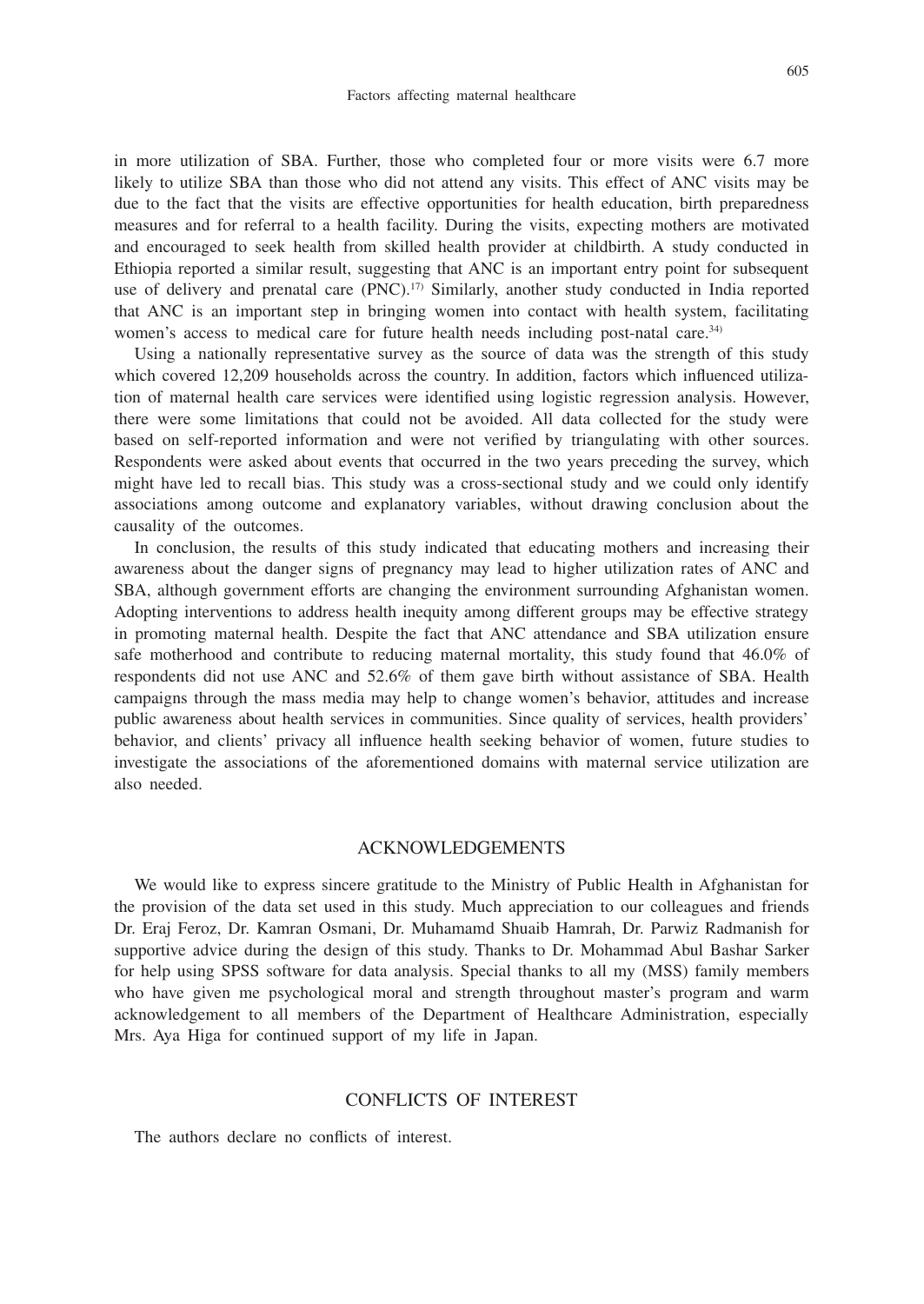#### **REFERENCES**

- 1) WHO, 10 facts on maternal health. Available at: http://www.who.int/features/factfiles/maternal\_health/ maternal\_health\_facts/en/.
- 2) World Health Organization, United Nations Children's Fund, United Nations Population Fund and the World Bank. Trends in Maternal Mortality: 1990–2013. pp. 1–54, 2014, WHO, Geneva.
- 3) United States Agency for International Development. Ending Preventable Maternal Mortality: USAID Maternal Health Vision for Action. pp. 6, 2014, USAID, Washington DC.
- 4) United Nations. The Millennium Development Goals Report 2014. pp. 28–30, 2014, United Nations, New York.
- 5) Singh PK, Rai RK, Alagarajan M, Singh L. Determinants of maternity care services utilization among married adolescents in rural India. *PLoS One*, 2012; 7: e31666.
- 6) Bhandari TR. Maternal and child health situation in South East Asia. *Nepal J Obstet Gynaecol*, 2012; 7:  $5 - 10.$
- 7) Birmeta K, Dibaba Y, Woldeyohannes D. Determinants of maternal healthcare utilization in Holeta town, central Ethiopia. *BMC Health Serv Re*s, 2013; 13: 256.
- 8) Rashid M, Antai D. Socioeconomic position as a determinant of maternal healthcare utilization: A population-based study in Namibia. *J Res Health Sci*, 2014; 14: 187–192.
- 9) Anderson FW, Morton SU, Naik S, Gebrian B. Maternal mortality and the consequences on infant and child survival in rural Haiti. *Matern Child Health J*, 2007; 11: 395–401.
- 10) Save the children. State of the world's mothers 2011. pp. 5–8, 2011, Save the Children, Westport.
- 11) Afghanistan Millennium Development Goal Report 2012: Ministry of Economy, Kabul, 2013.
- 12) Measure DHS. Afghanistan Mortality Survey 2010: Afghan Public Health Institute, Ministry of Public Health, Central Statistics Organization, Kabul, Afghanistan, ICF Macro, Calverton, Maryland, USA, IIHMR, Jaipur, India and WHO/EMRO, Cairo, Egypt, 2011.
- 13) Mayhew M, Hansen PM, Peters DH, Edward A, Singh LP, Dwivedi V, Mashkoor A, Burnham G. Determinants of skilled birth attendant utilization in Afghanistan: a cross-sectional study. *Am J Public Health*, 2008; 98: 1849–1856.
- 14) Ministry of Public Health. Basic Package of Health Services for Afghanistan. pp. 10, 2010, MoPH Kabul-Afghanistan.
- 15) Central Statistics Organization. National Risk and Vulnerability assessment Survey 2011–2012. pp. 92, 2014, Central Statistics Organization, Kabul.
- 16) Babalola SO. Factors associated with use of maternal health services in Haiti: a multilevel analysis. *Rev Panam Salud Publica*, 2014; 36: 1–9.
- 17) Tarekegn SM, Lieberman LS, Giedraitis V. Determinants of maternal health service utilization in Ethiopia: Analysis of the 2011 Ethiopian demographic and health survey: *BMC Pregnancy Childbirth*, 2014; 14: 161.
- 18) Teferra AS, Alemu FM, Woldeyohannes SM. Institutional delivery service utilization and associated factors among mothers who gave birth in the last 12 months in Sekela District, North West of Ethiopia: A community - based cross sectional study. *BMC Pregnancy Childbirth*, 2012; 12: 74.
- 19) Mekonnen Y, Mekonnen A. Factors influencing the use of maternal healthcare services in Ethiopia. *J Health Popul Nutr*, 2003; 21: 374–382.
- 20) The World Bank, Labor force participation rate. Available at: http://data.worldbank.org/indicator/SL.TLF. CACT.FE.ZS
- 21) Gabrysch S, Campbell OMR. Still too far to walk: Literature review of the determinants of delivery service use. *BMC Pregnancy Childbirth*, 2009; 9: 34.
- 22) Choulagai B, Onta S, Subedi N, Mehata S, Bhandari GP, Poudyal A, Shrestha B, Mathai M, Petzold M, Krettek A. Barriers to using skilled birth attendants' services in mid- and far-western Nepal: a cross-sectional study. *BMC Int Health Hum Rights*, 2013; 13: 49.
- 23) Chakraborty N, Islam MA, Chowdhury RI, Bari W, Akhter HH. Determinants of the use of maternal health services in rural Bangladesh. *Health Promot Int*, 2003; 18: 327–337.
- 24) Jat TR, Ng N, San Sebastian M. Factors affecting the use of maternal health services in Madhya Pradesh state of India: a multilevel analysis. *Int J Equity Health*, 2011; 10: 59.
- 25) Mpembeni RN, Killewo JZ, Leshabari MT, Massawe SN, Jahn A, Mushi D, Mwakipa H. Use pattern of maternal health services and determinants of skilled care during delivery in Southern Tanzania: implications for achievement of MDG-5 targets. *BMC Pregnancy Childbirth*, 2007; 7: 29.
- 26) Bayou NB, Gacho YH. Utilization of clean and safe delivery service package of health services extension program and associated factors in Rural Kebeles of Kafa Zone, Southwest Ethiopia. *Ethiop J Health Sci*,